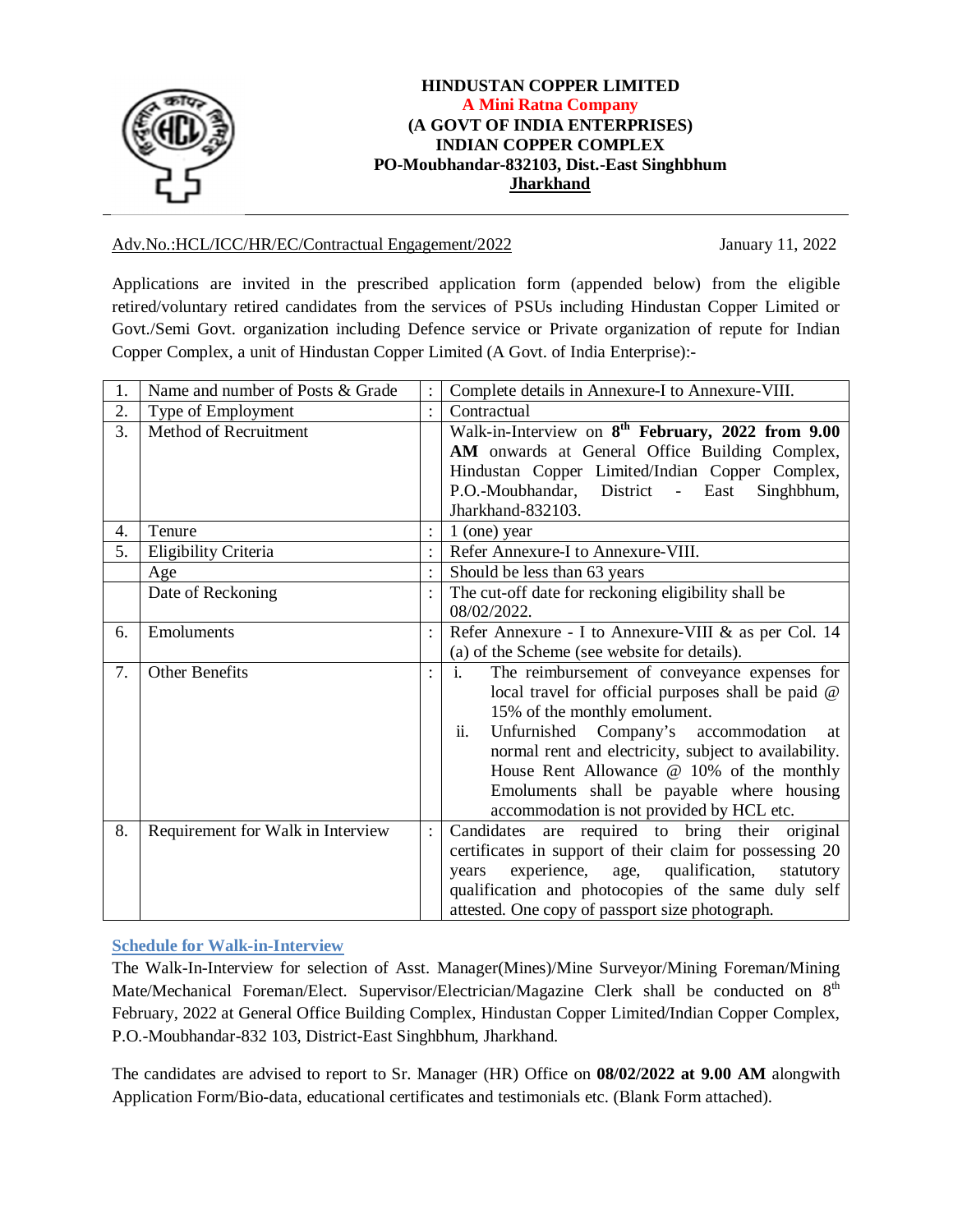#### **APPLICATION FORMAT**

Please fill in BLOCK Letters. Incomplete application shall be rejected.

To,

Sr. Manager (Human Resource), Hindustan Copper Limited/Indian Copper Complex, PO – Moubhandar - 832 103, District - East Singhbhum, **Jharkhand** 

Please paste (not pin) a recent passport size colored photograph

Name of the Post applied for: \_\_\_\_\_\_\_\_\_\_\_\_\_\_\_\_\_\_\_\_\_\_\_\_\_\_\_\_\_\_\_\_\_\_\_\_\_\_\_\_\_\_\_\_ on contractual basis

| $1_{-}$ |                                                            |                                                                       |                    |                       |                 |                              |
|---------|------------------------------------------------------------|-----------------------------------------------------------------------|--------------------|-----------------------|-----------------|------------------------------|
| 2.      |                                                            |                                                                       |                    |                       |                 |                              |
| 3.      |                                                            |                                                                       |                    |                       |                 |                              |
| 4.      |                                                            | Correspondence Address:                                               |                    |                       |                 |                              |
|         |                                                            |                                                                       |                    |                       |                 |                              |
|         |                                                            |                                                                       |                    |                       |                 |                              |
| 5.      |                                                            |                                                                       |                    |                       |                 |                              |
| 6.      |                                                            |                                                                       |                    |                       |                 |                              |
| 7.      |                                                            |                                                                       |                    |                       |                 |                              |
| 8.      |                                                            |                                                                       |                    |                       |                 |                              |
| 9.      |                                                            | Category Tick $($ $\angle$ ) the appropriate category : SC / ST / OBC |                    |                       |                 |                              |
|         |                                                            | 10. PWD (40%) or more disability) : Yes / No                          |                    |                       |                 |                              |
|         | (If Yes, indicate the % age of disability) : $\frac{1}{1}$ |                                                                       |                    |                       |                 |                              |
|         |                                                            |                                                                       |                    |                       |                 |                              |
|         |                                                            | 12. Academic / Statutory Qualification (From Matriculation) :         |                    |                       |                 |                              |
|         | Examination<br>passed                                      | Board /<br>University /<br>Institute                                  | Year of<br>passing | Duration of<br>Course | Div. /<br>Grade | <b>Marks</b><br>Obtained (%) |
|         |                                                            |                                                                       |                    |                       |                 |                              |
|         |                                                            |                                                                       |                    |                       |                 |                              |
|         |                                                            |                                                                       |                    |                       |                 |                              |
|         |                                                            |                                                                       |                    |                       |                 |                              |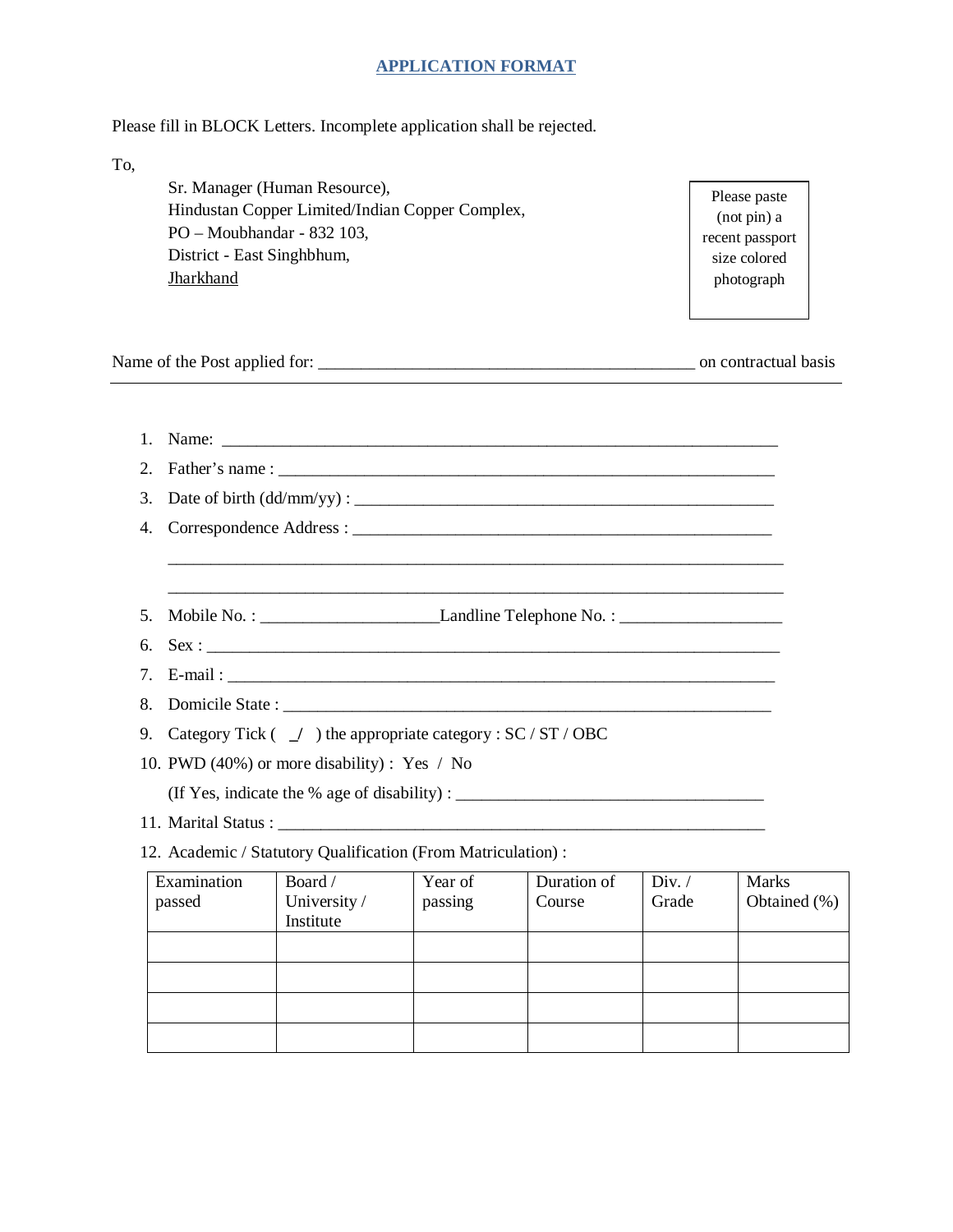#### 13. Experience : (Recent First)

| Name of      | Position held | Period |    | Scale of Pay/<br>Grade | Reasons for |
|--------------|---------------|--------|----|------------------------|-------------|
| Organization |               |        |    |                        | leaving     |
|              |               | From   | To |                        |             |
|              |               |        |    |                        |             |
|              |               |        |    |                        |             |
|              |               |        |    |                        |             |
|              |               |        |    |                        |             |
|              |               |        |    |                        |             |

\*Please specify whether Govt. / PSU or Otherwise

14. Publication / Awards / Scholarship / Any other relevant details :

\_\_\_\_\_\_\_\_\_\_\_\_\_\_\_\_\_\_\_\_\_\_\_\_\_\_\_\_\_\_\_\_\_\_\_\_\_\_\_\_\_\_\_\_\_\_\_\_\_\_\_\_\_\_\_\_\_\_\_\_

#### **Undertaking:**

I, hereby, certify that the information provided above is true to the best of my knowledge and in case it is found to be false or incorrect or suppressed, the contractual engagement shall be liable to be terminated forthwith without prejudice to any legal / disciplinary action as deemed fit by the Management. I have gone through the full text of the advertisement and agree to all the conditions detailed therein.

\_\_\_\_\_\_\_\_\_\_\_\_\_\_\_\_\_\_\_\_\_\_\_\_\_\_\_\_\_\_\_\_\_\_\_\_\_\_\_\_\_\_\_\_\_\_\_\_\_\_\_\_\_\_\_\_\_\_\_\_\_\_\_\_\_\_\_\_\_\_\_\_\_\_\_\_\_\_ \_\_\_\_\_\_\_\_\_\_\_\_\_\_\_\_\_\_\_\_\_\_\_\_\_\_\_\_\_\_\_\_\_\_\_\_\_\_\_\_\_\_\_\_\_\_\_\_\_\_\_\_\_\_\_\_\_\_\_\_\_\_\_\_\_\_\_\_\_\_\_\_\_\_\_\_\_\_

(Signature of candidate)

Place : Date:

Enclosures:

| $\begin{array}{c} \n4. \quad \text{---} \quad \text{---} \quad \text{---} \quad \text{---} \quad \text{---} \quad \text{---} \quad \text{---} \quad \text{---} \quad \text{---} \quad \text{---} \quad \text{---} \quad \text{---} \quad \text{---} \quad \text{---} \quad \text{---} \quad \text{---} \quad \text{---} \quad \text{---} \quad \text{---} \quad \text{---} \quad \text{---} \quad \text{---} \quad \text{---} \quad \text{---} \quad \text{---} \quad \text{---} \quad \text{---} \quad \text{---} \quad \text{---} \quad \text{---$ |
|------------------------------------------------------------------------------------------------------------------------------------------------------------------------------------------------------------------------------------------------------------------------------------------------------------------------------------------------------------------------------------------------------------------------------------------------------------------------------------------------------------------------------------------------------|
|                                                                                                                                                                                                                                                                                                                                                                                                                                                                                                                                                      |
| 6.                                                                                                                                                                                                                                                                                                                                                                                                                                                                                                                                                   |

**NB** : Please use separate sheet if space is inadequate for filling Sl. No. 12 & 13. The format must be same. Please sign on each page of the application form.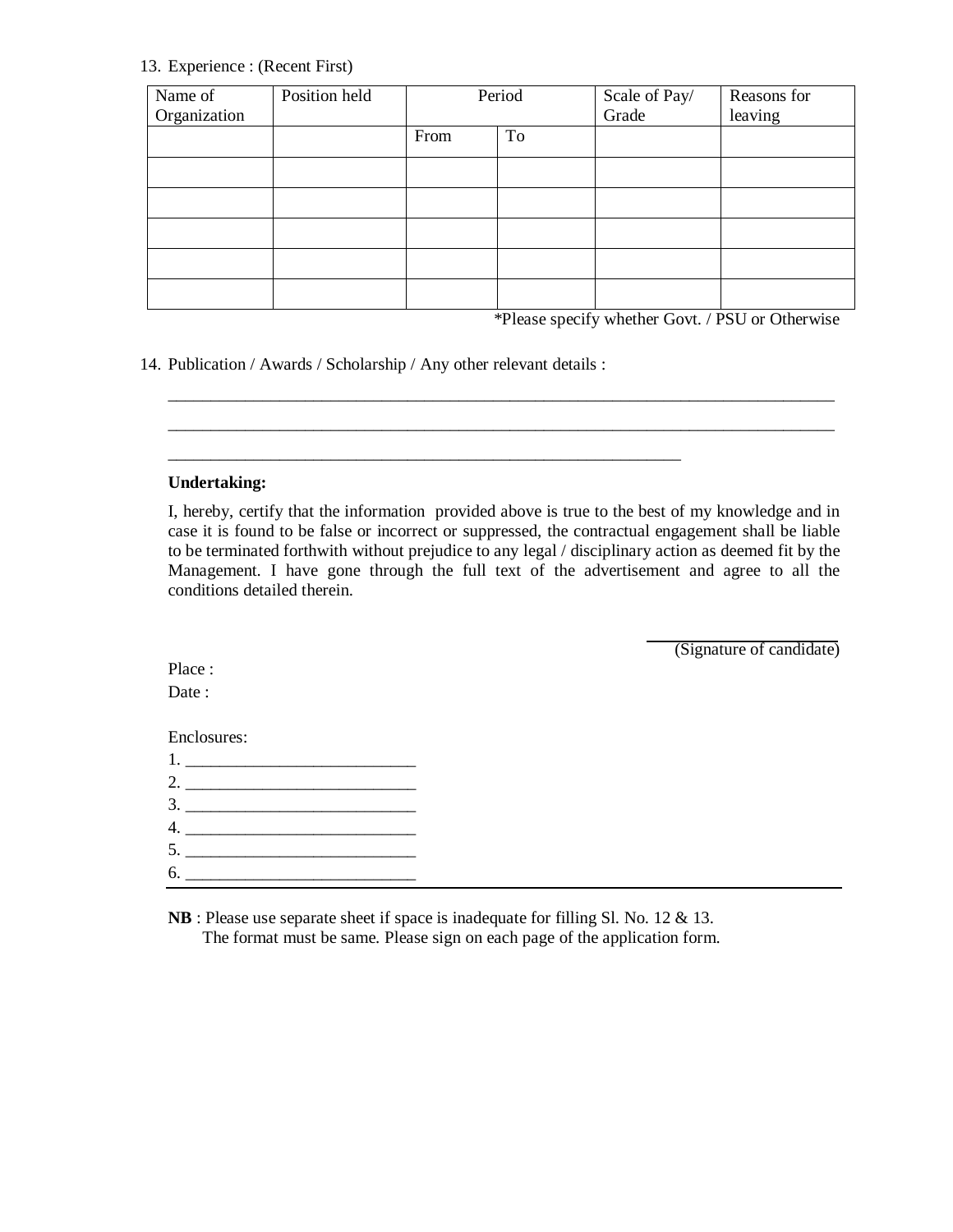**ANNEXURE-I**

| 1.               | Name of the post & Grade         | Assistant Manager (Mines) in E-4 Grade                                                                     |
|------------------|----------------------------------|------------------------------------------------------------------------------------------------------------|
| 2.               | No. of post                      | $05$ (Five)                                                                                                |
| 3.               | Place of posting                 | ICC Group of Mines (Surda Mine), Indian Copper Complex, PO-                                                |
|                  |                                  | Ghatshila, Dist.-East Singhbhum, Jharkhand.                                                                |
| 4.               | Type of Employment               | Contractual                                                                                                |
| 5.               | Method of Recruitment            | Walk in Interview                                                                                          |
| 6.               | Tenure                           | $1$ (one) year                                                                                             |
| $\overline{7}$ . | <b>Eligibility</b>               |                                                                                                            |
|                  | Category                         | Superannuated/Retired/Voluntary Retired Employees from:                                                    |
|                  |                                  | PSUs including Hindustan Copper Ltd.<br>a.                                                                 |
|                  |                                  | Govt./Semi Govt. including Defense Service, IBM/GSI etc.<br>b.                                             |
|                  |                                  | Private organization of repute.<br>c.                                                                      |
|                  | Qualifications                   | Degree/Diploma in Mining Engineering/B.Sc. with a valid First/Second                                       |
|                  |                                  | class Mines Manager Certificate of Competency (Un Restricted) issued                                       |
|                  |                                  | by Directorate General of Mine Safety (DGMS) for Underground Metal                                         |
|                  |                                  | Mines.                                                                                                     |
|                  |                                  | The candidates should have minimum 20 years experience of working/                                         |
|                  |                                  | supervisory capacity in underground metal mines. Should have sound                                         |
|                  |                                  | knowledge of Stoping, Development and allied services related with                                         |
|                  | Experience                       | mining operations.                                                                                         |
|                  |                                  |                                                                                                            |
|                  |                                  | The candidate should be medically fit for underground mines.                                               |
| 8.               | Age                              | The candidate should not be more than 63 years.                                                            |
| 9.               | Date of Reckoning of             |                                                                                                            |
|                  | age/experience                   | The cut-off date for reckoning eligibility shall be 08/02/2022.                                            |
| 10.              | <b>Emoluments &amp; Benefits</b> | Consolidated remuneration of Rs.35,000/- (Rupees thirty five                                               |
|                  |                                  | a.<br>thousand only) per month. In case of retired PSU employees, the                                      |
|                  |                                  | monthly remuneration shall be Rs.35,000/- or last drawn Basic                                              |
|                  |                                  | Pay whichever is lower.                                                                                    |
|                  |                                  | b. Other benefits shall be in accordance with the Company's Policy in                                      |
|                  |                                  | this regard (see website for details).                                                                     |
| 11.              | Scope of Work                    | He will look after any mining job assigned by the HCL                                                      |
|                  |                                  | a.                                                                                                         |
|                  |                                  | management.                                                                                                |
|                  |                                  | <b>b.</b> Supervision of assigned work in accordance with the provisions of                                |
|                  |                                  | the Act and of the Regulation and orders made there under for safe                                         |
|                  |                                  | and smooth operations of the mines.                                                                        |
|                  |                                  | To perform the duty on different statutory capacity as assigned by<br>c.<br>the Mine Manager.              |
|                  |                                  |                                                                                                            |
|                  |                                  | d. Advise management on remedial action of any hazards or<br>irregularities found in the mining operations |
|                  |                                  | Take appropriate action to mitigate the hazards and improve the                                            |
|                  |                                  | e.<br>productivity.                                                                                        |
|                  |                                  | Maintenance of the statutory diary/records as per the statute.<br>f.                                       |
|                  |                                  | Preparation of working plans and sections as per necessity.<br>g.                                          |
|                  |                                  | Record keeping and Data entry in Computer.<br>h.                                                           |
|                  |                                  | Schedule, assign work, coach and train employees.<br>i.                                                    |
|                  |                                  | Any other job assigned by the competent authority from time to<br>$\mathbf{j}$ .                           |
|                  |                                  | time.                                                                                                      |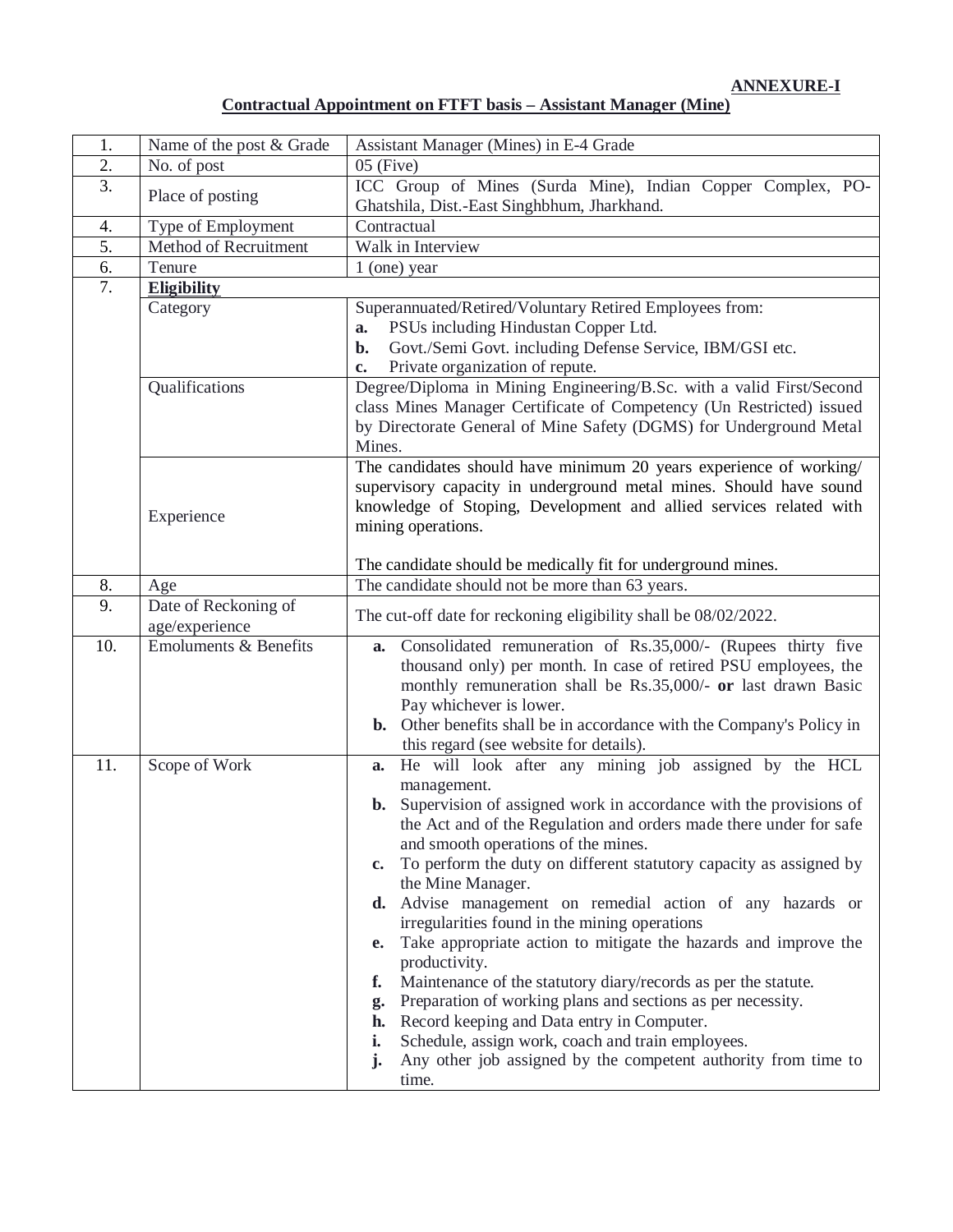**ANNEXURE-II**

### **Contractual Appointment on FTFT basis – Mine Forman**

| 1.               | Name of the post & Grade               | Mining Foreman in E-0 Grade                                                                                           |
|------------------|----------------------------------------|-----------------------------------------------------------------------------------------------------------------------|
| $\overline{2}$ . | No. of post                            | 19 (Nineteen)                                                                                                         |
| $\overline{3}$ . |                                        | ICC Group of Mines (Surda Mine), Indian Copper Complex, PO-Ghatshila,                                                 |
|                  | Place of posting                       | Dist.-East Singhbhum, Jharkhand.                                                                                      |
| 4.               | Type of Employment                     | Contractual                                                                                                           |
| 5.               | Method of Recruitment                  | Walk in Interview                                                                                                     |
| 6.               | Tenure                                 | $1$ (one) year                                                                                                        |
| 7.               | <b>Eligibility</b>                     |                                                                                                                       |
|                  | Category                               | Superannuated/Retired/Voluntary Retired Employees from:                                                               |
|                  |                                        | a.PSUs including Hindustan Copper Ltd.                                                                                |
|                  |                                        | b.Govt./Semi Govt. including Defense Service, IBM/GSI etc.                                                            |
|                  |                                        | c. Private organization of repute.                                                                                    |
|                  | Qualifications                         | Diploma in Mining Engineering/B.Sc./Matric with valid Foreman                                                         |
|                  |                                        | Certificate of Competency (Un Restricted) for Underground Metal Mines.                                                |
|                  |                                        | The candidates should have minimum 20 years experience of working/                                                    |
|                  |                                        | supervisory capacity in underground metal mines. Should have sound                                                    |
|                  | Experience                             | knowledge of Stoping, Development and allied services related with                                                    |
|                  |                                        | mining operations.                                                                                                    |
|                  |                                        | The candidate should be medically fit for underground mines.                                                          |
| 8.               |                                        |                                                                                                                       |
|                  | Age                                    | The candidate should not be more than 63 years.                                                                       |
| 9.               | Date of Reckoning of<br>age/experience | The cut-off date for reckoning eligibility shall be 08/02/2022.                                                       |
| 10.              | <b>Emoluments &amp; Benefits</b>       | Consolidated remuneration of Rs.25,000/- (Rupees twenty five<br>a.                                                    |
|                  |                                        | thousand only) per month. In case of retired PSU employees, the                                                       |
|                  |                                        | monthly remuneration shall be Rs.25,000/- or last drawn Basic Pay                                                     |
|                  |                                        | whichever is lower.                                                                                                   |
|                  |                                        | Other benefits shall be in accordance with the Company's Policy in<br>$\mathbf{b}$ .                                  |
|                  |                                        | this regard (see website for details).                                                                                |
| 11.              | Scope of Work                          | He will look after any mining job assigned by the HCL management.<br>a.                                               |
|                  |                                        | Supervision of assigned work in accordance with the provisions of<br>$\mathbf{b}$ .                                   |
|                  |                                        | the Act and of the Regulation and orders made there under for safe                                                    |
|                  |                                        | and smooth operations of the mines.                                                                                   |
|                  |                                        | To perform the duty on different statutory capacity as assigned by the<br>c.                                          |
|                  |                                        | Mine Manager.                                                                                                         |
|                  |                                        | Advise management on remedial action of any hazards or<br>d.                                                          |
|                  |                                        | irregularities found in the mining operations                                                                         |
|                  |                                        | Take appropriate action to mitigate the hazards and improve the<br>e.                                                 |
|                  |                                        | productivity.                                                                                                         |
|                  |                                        | Maintenance of the statutory diary/records as per the statute.<br>f.                                                  |
|                  |                                        | Preparation of working plans and sections as per necessity.<br>g.<br>Record keeping and Data entry in Computer.<br>h. |
|                  |                                        | i.<br>Schedule, assign work, coach and train employees.                                                               |
|                  |                                        | j. Any other job assigned by the competent authority from time to                                                     |
|                  |                                        | time.                                                                                                                 |
|                  |                                        |                                                                                                                       |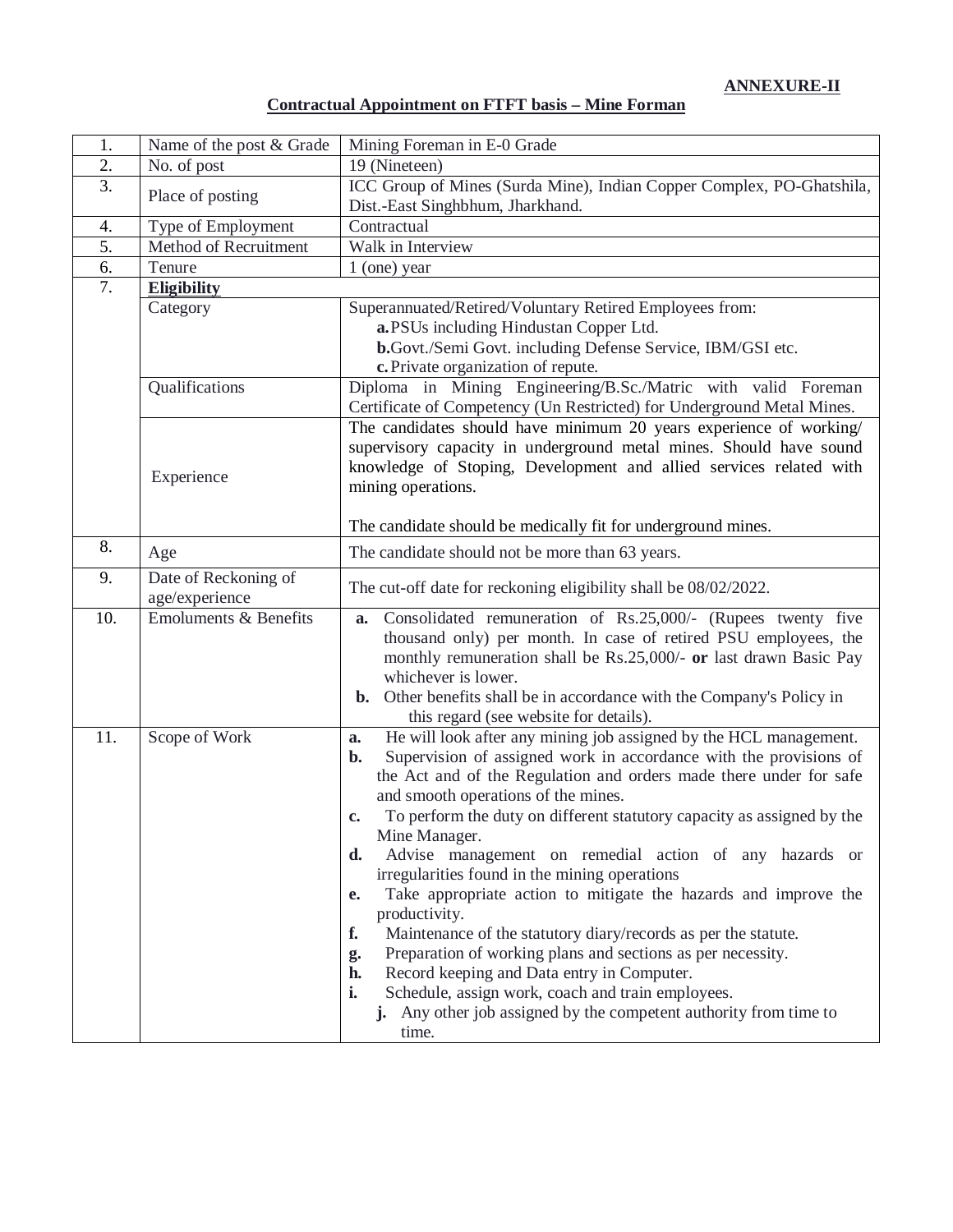# **Contractual Appointment on FTFT basis – Mechanical Foreman**

| 1.  | Name of the post & Grade               | Mechanical Foreman in E-0 Grade                                                                                                                                                                                                                                                                                                                                                                                                                                                                                                                                                                                                                                                                                                                                                                                                                                                                                                                                 |
|-----|----------------------------------------|-----------------------------------------------------------------------------------------------------------------------------------------------------------------------------------------------------------------------------------------------------------------------------------------------------------------------------------------------------------------------------------------------------------------------------------------------------------------------------------------------------------------------------------------------------------------------------------------------------------------------------------------------------------------------------------------------------------------------------------------------------------------------------------------------------------------------------------------------------------------------------------------------------------------------------------------------------------------|
| 2.  | No. of post                            | 07 (Seven)                                                                                                                                                                                                                                                                                                                                                                                                                                                                                                                                                                                                                                                                                                                                                                                                                                                                                                                                                      |
| 3.  | Place of posting                       | ICC Group of Mines (Surda Mine), Indian Copper Complex, PO-<br>Ghatshila, Dist.-East Singhbhum, Jharkhand.                                                                                                                                                                                                                                                                                                                                                                                                                                                                                                                                                                                                                                                                                                                                                                                                                                                      |
| 4.  | Type of Employment                     | Contractual                                                                                                                                                                                                                                                                                                                                                                                                                                                                                                                                                                                                                                                                                                                                                                                                                                                                                                                                                     |
| 5.  | Method of Recruitment                  | Walk-in-Interview                                                                                                                                                                                                                                                                                                                                                                                                                                                                                                                                                                                                                                                                                                                                                                                                                                                                                                                                               |
| 6.  | Tenure                                 | $1$ (one) year                                                                                                                                                                                                                                                                                                                                                                                                                                                                                                                                                                                                                                                                                                                                                                                                                                                                                                                                                  |
| 7.  | <b>Eligibility</b>                     |                                                                                                                                                                                                                                                                                                                                                                                                                                                                                                                                                                                                                                                                                                                                                                                                                                                                                                                                                                 |
|     | Category                               | Superannuated/Retired/Voluntary Retired Employees from:<br>PSUs including Hindustan Copper Ltd.<br>a.<br>Govt./Semi Govt. including Defense Service, IBM/GSI etc.<br>$\mathbf{b}$ .<br>Private organization of repute.<br>c.                                                                                                                                                                                                                                                                                                                                                                                                                                                                                                                                                                                                                                                                                                                                    |
|     | Qualifications                         | Degree/Diploma in Mechanical Engineering/Matric with ITI in<br>Fitter/Diesel Mechanic                                                                                                                                                                                                                                                                                                                                                                                                                                                                                                                                                                                                                                                                                                                                                                                                                                                                           |
|     | Experience                             | The candidates should have minimum 20 years experience of working/<br>supervisory capacity in underground metal mines. Should have sound<br>knowledge of mine machinery.<br>The candidate should be medically fit for underground mines.                                                                                                                                                                                                                                                                                                                                                                                                                                                                                                                                                                                                                                                                                                                        |
| 8.  | Age                                    | The candidate should not be more than 63 years.                                                                                                                                                                                                                                                                                                                                                                                                                                                                                                                                                                                                                                                                                                                                                                                                                                                                                                                 |
| 9.  | Date of Reckoning of<br>age/experience | The cut-off date for reckoning eligibility shall be 08/02/2022.                                                                                                                                                                                                                                                                                                                                                                                                                                                                                                                                                                                                                                                                                                                                                                                                                                                                                                 |
| 10. | <b>Emoluments &amp; Benefits</b>       | Consolidated remuneration of Rs.25,000/- (Rupees twenty five<br>a.<br>thousand only) per month. In case of retired PSU employees, the<br>monthly remuneration shall be Rs.25,000/- or last drawn Basic<br>Pay whichever is lower.<br><b>b.</b> Other benefits shall be in accordance with the Company's Policy in<br>this regard (see website for details).                                                                                                                                                                                                                                                                                                                                                                                                                                                                                                                                                                                                     |
| 11. | Scope of Work                          | a. He will look after any job assigned by the HCL management.<br>Supervision of assigned work in accordance with the provisions of<br>b.<br>the Act and of the Regulation, Rules and orders made there under<br>for safe and smooth operations of the mines.<br>To perform the duty on different statutory capacity as assigned by<br>c.<br>the Mine Manager.<br>Advise management on remedial action of any hazards or<br>irregularities found in the mining operations<br>Take appropriate action to mitigate the hazards and improve the<br>e.<br>productivity.<br>Maintenance of the statutory diary/records as per the statute.<br>f.<br>Ensure completion of daily/ weekly/ monthly/ quarterly/ annual<br>g.<br>maintenance schedules of mine equipments.<br>Record keeping and Data entry in Computer.<br>h.<br>Schedule, assign work, coach and train employees.<br>i.<br>Any other job assigned by the competent authority from time to<br>j.<br>time. |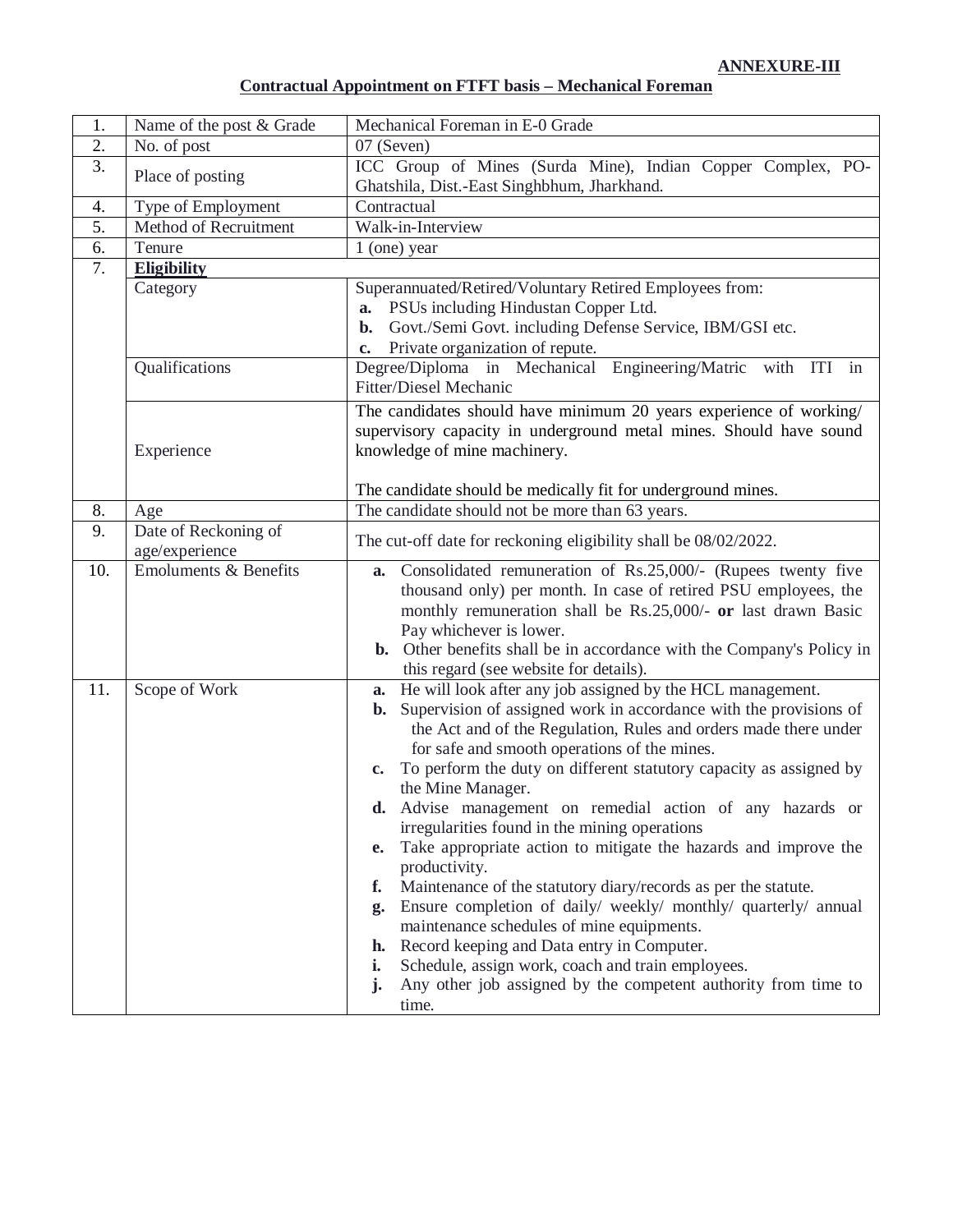# **Contractual Appointment on FTFT basis - Magazine Clerk**

| SI.<br>No.           | <b>Item</b>                                                                                                                                       | <b>Description</b>                                                                                                                                                                                                                                                                                                                                                                                                                                                                                                                                                                            |  |
|----------------------|---------------------------------------------------------------------------------------------------------------------------------------------------|-----------------------------------------------------------------------------------------------------------------------------------------------------------------------------------------------------------------------------------------------------------------------------------------------------------------------------------------------------------------------------------------------------------------------------------------------------------------------------------------------------------------------------------------------------------------------------------------------|--|
| 1.                   | Name of the post/Grade                                                                                                                            | Magazine Clerk in T-10 Grade                                                                                                                                                                                                                                                                                                                                                                                                                                                                                                                                                                  |  |
| 2.                   | No. of post                                                                                                                                       | $04$ (Four)                                                                                                                                                                                                                                                                                                                                                                                                                                                                                                                                                                                   |  |
| 3.                   | Place of posting                                                                                                                                  | ICC Group of Mines (Surda Mine), Indian Copper Complex, PO-Ghatshila,<br>Dist.-East Singhbhum, Jharkhand.                                                                                                                                                                                                                                                                                                                                                                                                                                                                                     |  |
| 4.<br>5.<br>6.<br>7. | Type of Employment<br>Method of Recruitment<br>Tenure of engagement<br>Eligibility<br>a. Category<br>b. Qualifications<br>Experience<br>Essential | Contractual<br>Walk in Interview<br>$1$ (one) year<br>Superannuated/Retired/Voluntary Retired Employees from:<br>PSUs including Hindustan Copper Ltd.<br>a.<br>Govt./Semi Govt. including Defense Service, IBM/GSI etc.<br>$\mathbf{b}$ .<br>Private organization of repute.<br>$\mathbf{c}$ .<br>Graduate in any discipline.<br>The candidate should have minimum of 20 years' experience of working<br>/supervisory capacity in underground mines. Should have sound<br>knowledge of handling of explosives, receipt, issue, handling and storage of<br>explosive, computer database entry. |  |
|                      | Preferred                                                                                                                                         | The candidate should be medically fit for underground mines.<br>Candidates those who have working experience in explosive magazines of                                                                                                                                                                                                                                                                                                                                                                                                                                                        |  |
|                      |                                                                                                                                                   | any capacity.                                                                                                                                                                                                                                                                                                                                                                                                                                                                                                                                                                                 |  |
|                      | c. Age                                                                                                                                            | The candidate should not be more than 63 years.                                                                                                                                                                                                                                                                                                                                                                                                                                                                                                                                               |  |
| 8.                   | d. Date of Reckoning<br><b>Emoluments &amp; Benefits</b>                                                                                          | The cut-off date for reckoning eligibility shall be 08/02/2022.<br>Consolidated remuneration of Rs.20,000/- (Rupees twenty thousand<br>a.<br>only) per month. In case of retired PSU employees, the monthly<br>remuneration shall be Rs.20,000/- or last drawn Basic Pay whichever<br>is lower.<br><b>b.</b> Other benefits shall be in accordance with the Company's Policy in<br>this regard (see website for details).                                                                                                                                                                     |  |
| 9.                   | Scope of Work                                                                                                                                     | He will look after all functions related to explosive magazine<br>a.<br>located in ICC mines.<br><b>b.</b> Induct mining of explosive/detonators/fuses etc.<br>Maintaining & Regulates maintained under Explosive Rules.<br>$c_{\bullet}$<br>Storage/Keeping of explosive materials in magazine in<br>d.<br>Safe/Systematic manner.<br>Issue & return of Explosive materials.<br>e.<br>Daily data entry in Peso website.<br>f.<br>Any other jobs assigned by the competent authority from time to<br>g.<br>time.                                                                              |  |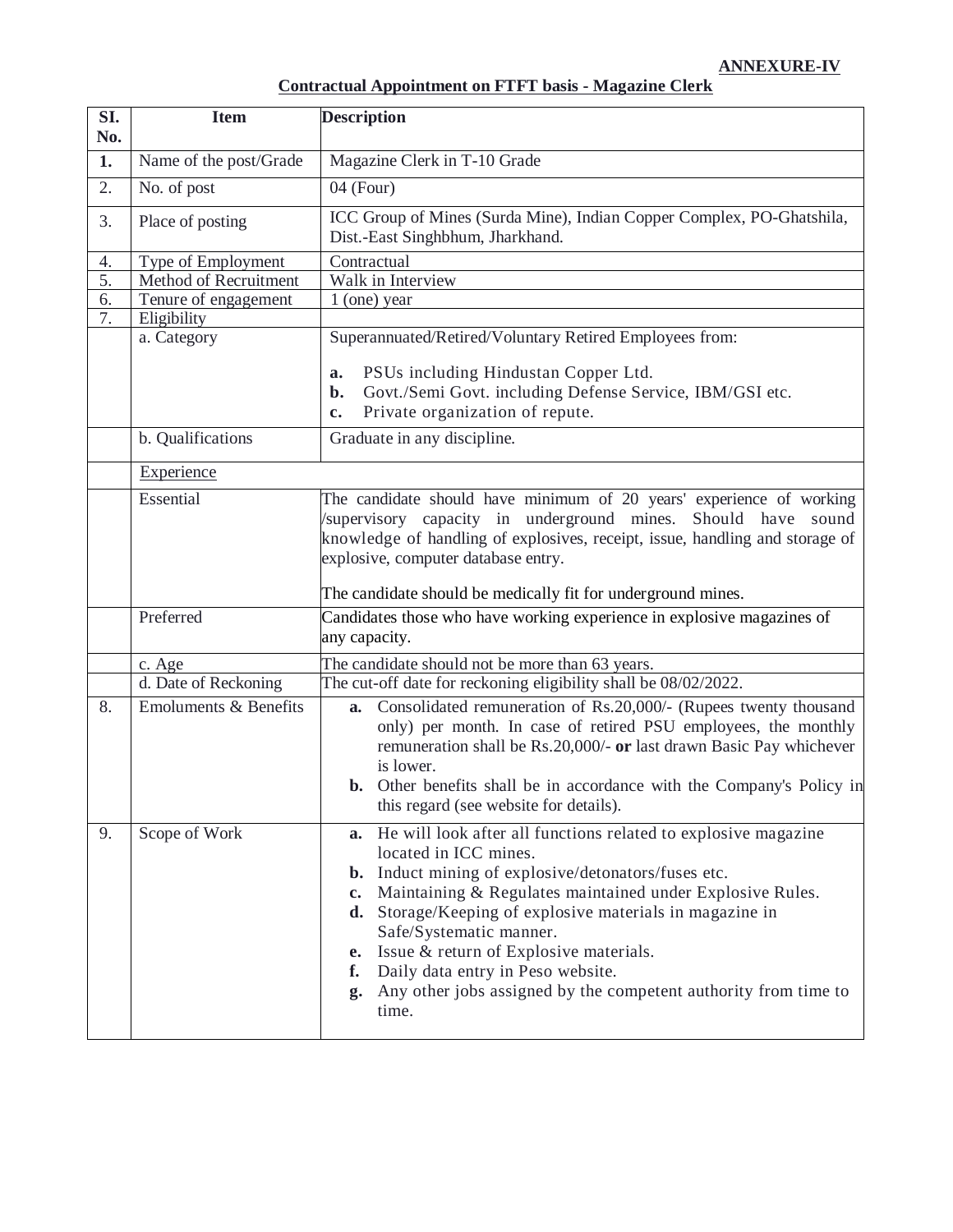## **Contractual Appointment on FTFT basis – Mining Mate**

| 1.  | Name of the post & Grade         | Mining Mate in T-10 Grade                                                                                                                                               |
|-----|----------------------------------|-------------------------------------------------------------------------------------------------------------------------------------------------------------------------|
| 2.  | No. of post                      | 34 (Thirty Four)                                                                                                                                                        |
| 3.  | Place of posting                 | ICC Group of Mines (Surda Mine), Indian Copper Complex, PO-                                                                                                             |
|     |                                  | Ghatshila, Dist.-East Singhbhum, Jharkhand.                                                                                                                             |
| 4.  | Type of Employment               | Contractual                                                                                                                                                             |
| 5.  | Method of Recruitment            | Walk in Interview                                                                                                                                                       |
| 6.  | Tenure                           | $1$ (one) year                                                                                                                                                          |
| 7.  | <b>Eligibility</b>               |                                                                                                                                                                         |
|     | Category                         | Superannuated/Retired/Voluntary Retired Employees from:                                                                                                                 |
|     |                                  | a.PSUs including Hindustan Copper Ltd.                                                                                                                                  |
|     |                                  | b.Govt./Semi Govt. including Defense Service, IBM/GSI etc.                                                                                                              |
|     |                                  | c. Private organization of repute.                                                                                                                                      |
|     | Qualifications                   | Matric with valid Mining Mate Certificate of Competency (Un<br>Restricted) for Underground Metal Mines                                                                  |
|     |                                  | The candidates should have minimum 20 years experience of working/                                                                                                      |
|     |                                  | supervisory capacity in underground metal mines. Should have sound                                                                                                      |
|     |                                  | knowledge of Stopping, Development and allied services related with                                                                                                     |
|     | Experience                       | mining operations.                                                                                                                                                      |
|     |                                  |                                                                                                                                                                         |
|     |                                  | The candidate should be medically fit for underground mines.                                                                                                            |
| 8.  | Age                              | The candidate should not be more than 63 years.                                                                                                                         |
| 9.  | Date of Reckoning of             | The cut-off date for reckoning eligibility shall be 08/02/2022.                                                                                                         |
|     | age/experience                   |                                                                                                                                                                         |
| 10. | <b>Emoluments &amp; Benefits</b> | a. Consolidated remuneration of Rs.20,000/- (Rupees twenty                                                                                                              |
|     |                                  | thousand only) per month. In case of retired PSU employees, the                                                                                                         |
|     |                                  | monthly remuneration shall be Rs.20,000/- or last drawn Basic<br>Pay whichever is lower.                                                                                |
|     |                                  | <b>b.</b> Other benefits shall be in accordance with the Company's Policy                                                                                               |
|     |                                  | in this regard (see website for details).                                                                                                                               |
| 11. | Scope of Work                    | a. He will look after any mining job assigned by the HCL                                                                                                                |
|     |                                  | management.                                                                                                                                                             |
|     |                                  | <b>b.</b> Supervision of assigned work in accordance with the provisions of                                                                                             |
|     |                                  | the Act and of the Regulation and orders made there under for safe                                                                                                      |
|     |                                  | and smooth operations of the mines.                                                                                                                                     |
|     |                                  | c. To perform the duty on different statutory capacity as assigned by                                                                                                   |
|     |                                  | the Mine Manager.                                                                                                                                                       |
|     |                                  | d. Advise management on remedial action of any hazards or                                                                                                               |
|     |                                  | irregularities found in the mining operations                                                                                                                           |
|     |                                  | e. Take appropriate action to mitigate the hazards and improve the                                                                                                      |
|     |                                  | productivity.                                                                                                                                                           |
|     |                                  | f. Maintenance of the statutory diary/records as per the statute.                                                                                                       |
|     |                                  |                                                                                                                                                                         |
|     |                                  |                                                                                                                                                                         |
|     |                                  | j. Any other job assigned by the competent authority from time to                                                                                                       |
|     |                                  | time.                                                                                                                                                                   |
|     |                                  | g. Preparation of working plans and sections as per necessity.<br>h. Record keeping and Data entry in Computer.<br>i. Schedule, assign work, coach and train employees. |
|     |                                  |                                                                                                                                                                         |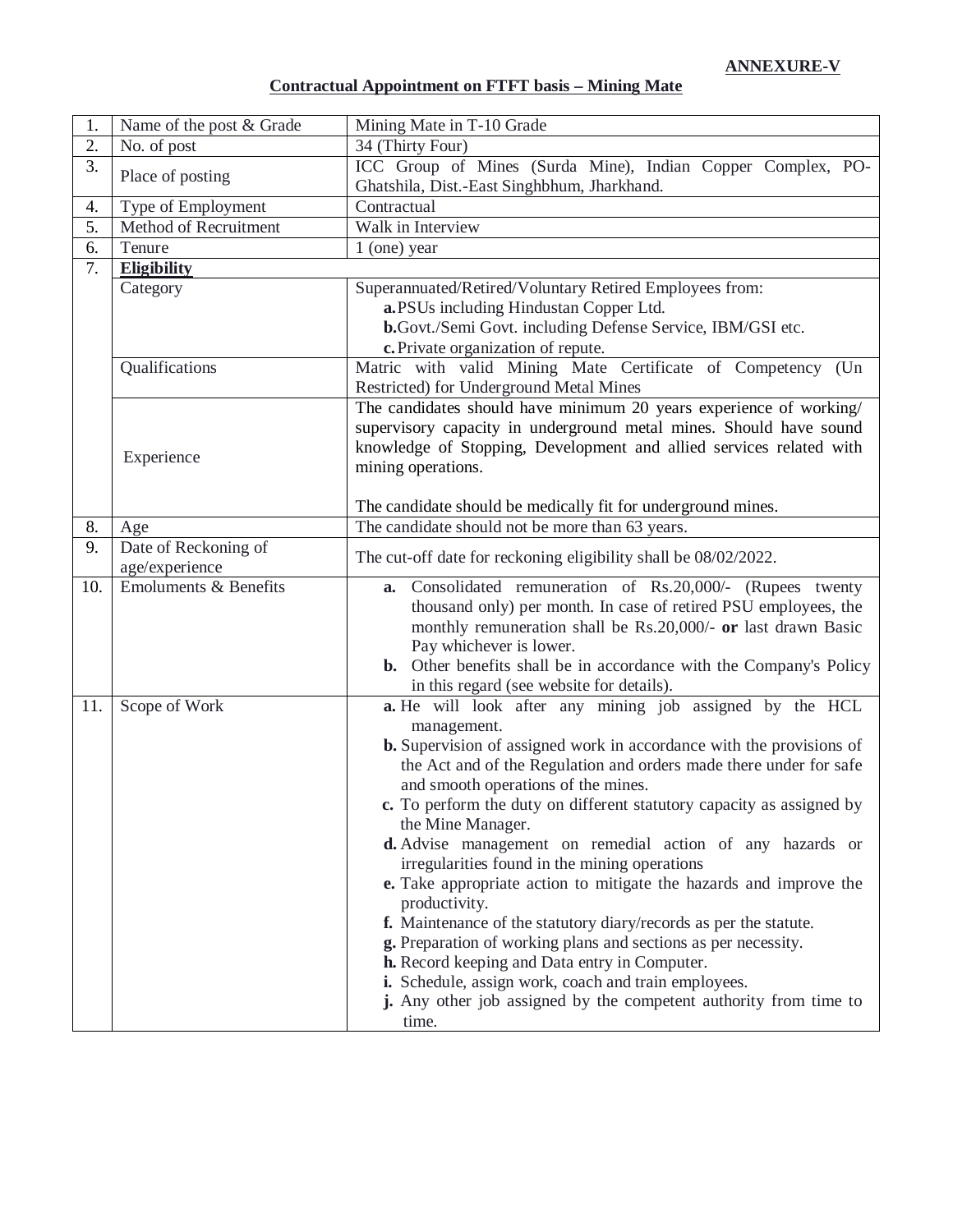# **Contractual Appointment on FTFT basis– Mining Surveyor**

| SL.<br>No. | <b>Item</b>                            | <b>Description</b>                                                                                                                                                                                                                                                                                                                                                                                                                                                                                                                                                                                                                                                                                                                                                                                                                                                                            |
|------------|----------------------------------------|-----------------------------------------------------------------------------------------------------------------------------------------------------------------------------------------------------------------------------------------------------------------------------------------------------------------------------------------------------------------------------------------------------------------------------------------------------------------------------------------------------------------------------------------------------------------------------------------------------------------------------------------------------------------------------------------------------------------------------------------------------------------------------------------------------------------------------------------------------------------------------------------------|
| 01.        | Name of the post/Grade                 | Mine Surveyor in E-4 Grade                                                                                                                                                                                                                                                                                                                                                                                                                                                                                                                                                                                                                                                                                                                                                                                                                                                                    |
| 02.        | No. of post                            | $01$ (one)                                                                                                                                                                                                                                                                                                                                                                                                                                                                                                                                                                                                                                                                                                                                                                                                                                                                                    |
| 03.        | Place of posting                       | ICC Group of Mines (Surda Mine), Indian Copper Complex, PO-Ghatshila,<br>Dist.-East Singhbhum, Jharkhand.                                                                                                                                                                                                                                                                                                                                                                                                                                                                                                                                                                                                                                                                                                                                                                                     |
| 04.        | Type of Employment                     | Contractual on Full Time Fixed Tenure (FTFT) basis                                                                                                                                                                                                                                                                                                                                                                                                                                                                                                                                                                                                                                                                                                                                                                                                                                            |
| 05.        | Method of Recruitment                  | Walk in Interview                                                                                                                                                                                                                                                                                                                                                                                                                                                                                                                                                                                                                                                                                                                                                                                                                                                                             |
| 06.        | Tenure                                 | 1 (one) year                                                                                                                                                                                                                                                                                                                                                                                                                                                                                                                                                                                                                                                                                                                                                                                                                                                                                  |
| 07.        | <b>Eligibility</b>                     |                                                                                                                                                                                                                                                                                                                                                                                                                                                                                                                                                                                                                                                                                                                                                                                                                                                                                               |
|            | a. Category                            | Superannuated/Retired/Voluntary Retired Employees from:<br>a. PSUs including Hindustan Copper Ltd.<br>Govt./Semi Govt. including Defense Service, IBM/GSI etc.<br>b.<br>Private Organization of repute.<br>$c_{\bullet}$                                                                                                                                                                                                                                                                                                                                                                                                                                                                                                                                                                                                                                                                      |
|            | <b>b.</b> Qualifications               | Graduate/Diploma in Mining Engg./Diploma in Mines Surveying with a<br>Surveyor's Certificate of Competency (Unrestricted)<br>valid<br>for<br>Underground Mines.                                                                                                                                                                                                                                                                                                                                                                                                                                                                                                                                                                                                                                                                                                                               |
|            | c. Experience                          | The candidate should have sound knowledge of Mines Survey; field<br>Survey, Handling of survey instruments preferably Total Station,<br>Preparations of plans & sections, knowledge of Auto CAD and minimum<br>relevant experience of 20 years in related field in a Metalliferous Mines in<br>surveying.<br>Surveyor certificate of competency for unrestricted (underground)<br>a.<br>mines under Metalliferous Mines regulation 1961 granted by DGMS.                                                                                                                                                                                                                                                                                                                                                                                                                                      |
|            |                                        | The surveyor should be proficient in using Total station and Auto<br>b.<br>CAD.                                                                                                                                                                                                                                                                                                                                                                                                                                                                                                                                                                                                                                                                                                                                                                                                               |
| 08.        | Age                                    | The Candidate Should not be more than 63 years.                                                                                                                                                                                                                                                                                                                                                                                                                                                                                                                                                                                                                                                                                                                                                                                                                                               |
| 09.        | Date of Reckoning of<br>age/experience | The cut-off date for reckoning eligibility shall be 08/02/2022.                                                                                                                                                                                                                                                                                                                                                                                                                                                                                                                                                                                                                                                                                                                                                                                                                               |
| 10.        | Emoluments &<br><b>Benefits</b>        | a. Consolidated Monthly Remuneration of Rs.35,000/- (Rupees<br>thirty five thousand only).<br><b>b.</b> Other benefits shall be in accordance with the Company's Policy.<br>(see website for details).                                                                                                                                                                                                                                                                                                                                                                                                                                                                                                                                                                                                                                                                                        |
| 11.        | Scope of Work                          | Periodical survey of stopping areas, computation of volume.<br>a.<br>Survey of development heading including level drives, raises,<br>$\mathbf{b}$ .<br>vertical & inclined shaft etc, determination and fixation of grade<br>plane in development heads.<br>Winze survey, designing and layout of ore bins, waste passes and<br>$c_{\bullet}$<br>bin raises including maintenance of planned inclination of mine<br>workings.<br>d. Capable to undertake subsidence survey, leveling and preparation<br>and maintenance of subsidence plan.<br>Carrying out topographical surveys, cadastral surveys and precision<br>e.<br>leveling.<br>Maintenance of statutory plans and records maintained under MMR<br>f.<br>1961.<br>Preparation of stopping permission proposal under MMR 1961 and<br>g.<br>MMRD Act 1957.<br>All other related assignment given by the authority time to time.<br>h. |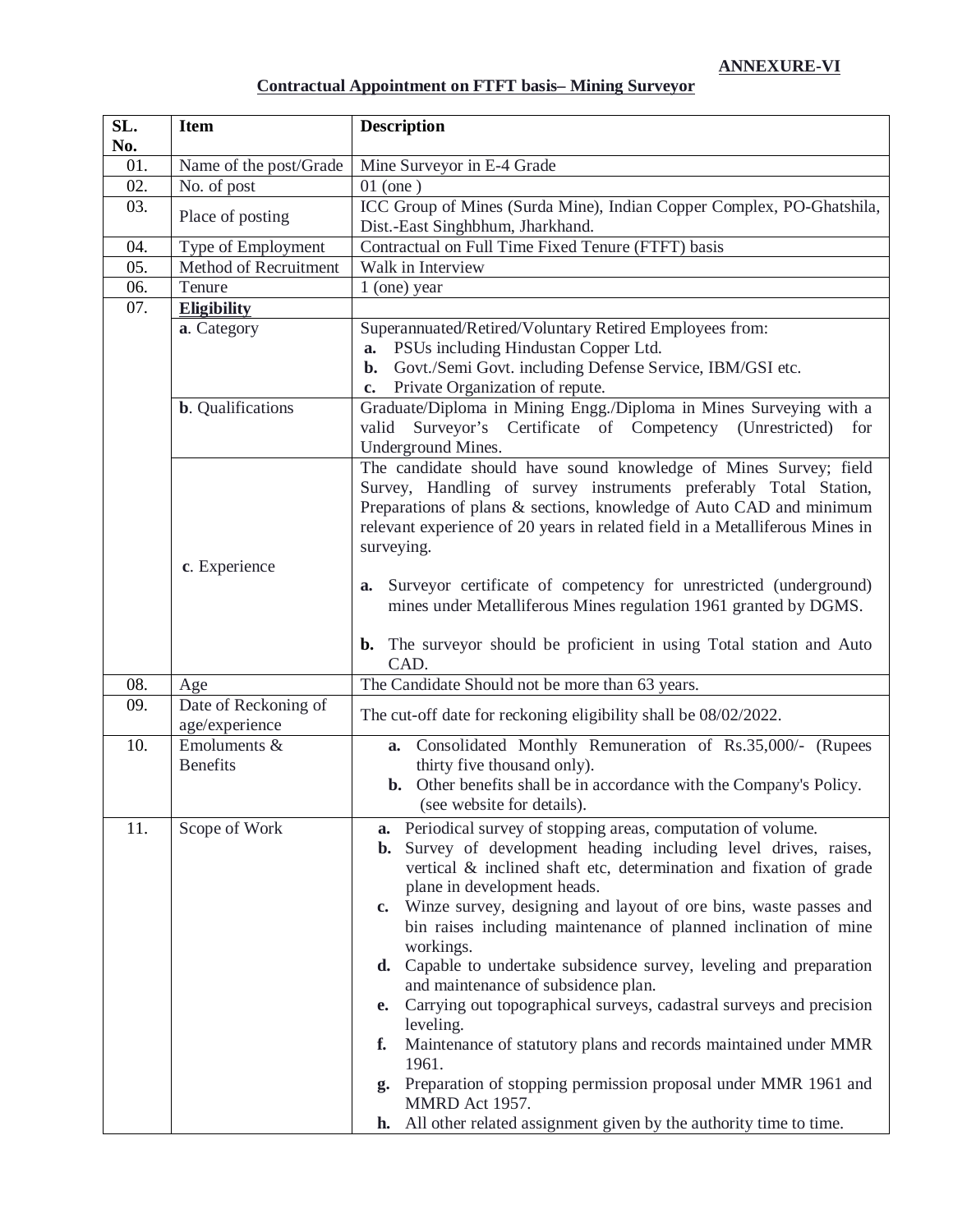# **Contractual Appointment on FTFT basis– Electrical Supervisor**

| 1.               | Name of the post &<br>Grade            | Electrical Supervisor; Grade E-0                                                                                                                                                                                                                                                                                                                                                                                                                                                                                                                                                                                                                                                                                  |
|------------------|----------------------------------------|-------------------------------------------------------------------------------------------------------------------------------------------------------------------------------------------------------------------------------------------------------------------------------------------------------------------------------------------------------------------------------------------------------------------------------------------------------------------------------------------------------------------------------------------------------------------------------------------------------------------------------------------------------------------------------------------------------------------|
| 2.               | No. of post                            | 16 (Sixteen)                                                                                                                                                                                                                                                                                                                                                                                                                                                                                                                                                                                                                                                                                                      |
| $\overline{3}$ . | Place of posting                       | ICC Group of Mines (Surda Mine), Indian Copper Complex, PO-<br>Ghatshila, Dist.-East Singhbhum, Jharkhand.                                                                                                                                                                                                                                                                                                                                                                                                                                                                                                                                                                                                        |
| 4.               | Type of Employment                     | Contractual                                                                                                                                                                                                                                                                                                                                                                                                                                                                                                                                                                                                                                                                                                       |
| 5.               | Method of Recruitment                  | Walk in Interview                                                                                                                                                                                                                                                                                                                                                                                                                                                                                                                                                                                                                                                                                                 |
| 6.               | Tenure                                 | 1 (One) Year                                                                                                                                                                                                                                                                                                                                                                                                                                                                                                                                                                                                                                                                                                      |
| 7.               | Eligibility                            |                                                                                                                                                                                                                                                                                                                                                                                                                                                                                                                                                                                                                                                                                                                   |
|                  | Category                               | Superannuated/Retired/Voluntary Retired Employees from:<br>a. PSUs including Hindustan Copper Ltd.<br>b. Govt./Semi Govt. including Defense Service, IBM/GSI etc.<br>c. Private organization of repute.                                                                                                                                                                                                                                                                                                                                                                                                                                                                                                           |
|                  | Qualifications                         | Diploma in Electrical Engineering/B.Sc./Matric with<br>valid<br>Electrical Supervisory Certificate of Competency for Underground<br>Mines & Surface H.T. Installation, HT & LT 33 KV / 11 KV<br>Substation.                                                                                                                                                                                                                                                                                                                                                                                                                                                                                                       |
|                  | Experience                             | The candidate should have minimum of 20 years experience of<br>working/supervisory capacity in underground mines electrical<br>systems & surface (Substations, high & low tension). Should<br>have sound knowledge of Electrical System related with<br>Underground mines.                                                                                                                                                                                                                                                                                                                                                                                                                                        |
|                  | Preferred                              | The candidate should be medically fit for underground mines.<br>Experience in maintenance of troubleshooting<br>electrical                                                                                                                                                                                                                                                                                                                                                                                                                                                                                                                                                                                        |
|                  | Age                                    | equipment in Power House, Substation etc.<br>The candidate should not be more than 63 years.                                                                                                                                                                                                                                                                                                                                                                                                                                                                                                                                                                                                                      |
|                  | Date of Reckoning of<br>age/experience | The cut-off date for reckoning eligibility shall be 08/02/2022.                                                                                                                                                                                                                                                                                                                                                                                                                                                                                                                                                                                                                                                   |
| 8.               | <b>Emoluments &amp; Benefits</b>       | a. Consolidated remuneration of Rs.25,000/- (Rupees twenty<br>five thousand only) per month. In case of retired PSU<br>employees, the monthly remuneration shall be Rs.25,000/- or<br>last drawn Basic Pay whichever is lower.<br><b>b.</b> Other benefits shall be in accordance with the Company's<br>Policy in this regard (see website for details).                                                                                                                                                                                                                                                                                                                                                          |
| 9.               | Scope of Work                          | Ensure completion of weekly/monthly maintenance<br>a.<br>schedules of electrical equipment in UG Mines/Surface<br>Substations.<br>Supervise $\&$ ensure the erection, testing $\&$ commissioning of<br>$\mathbf{b}$ .<br>new equipment in accordance with the Statutory Regulations<br>as applicable.<br>Inspect electrical systems, equipment and components to<br>$\mathbf{c}$<br>identify hazards, defects and the need for adjustment, repairs<br>and to ensure compliance as per the Statutory Regulations as<br>applicable.<br>Advise management on whether continued operations of<br>d.<br>equipment could be hazards report accidents.<br>Schedule, assign work, coach and train employees.<br>${\bf e}$ |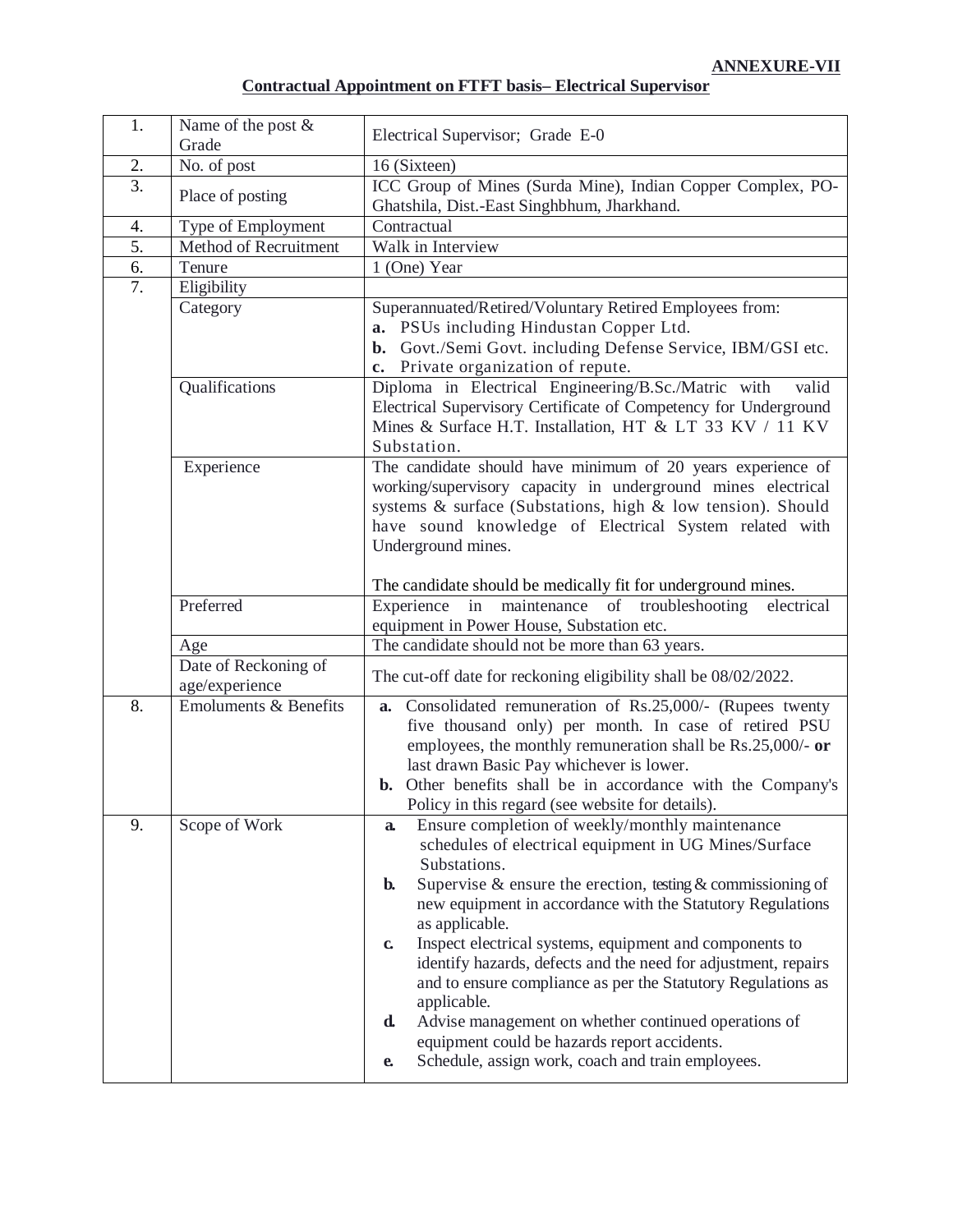## **Contractual Appointment on FTFT basis - Electrician**

|                        | SI. Item                         | <b>Description</b>                                                                                                                                                                                                                                                                                                                                                                                                                                                                                                                                                                                                                                                                                                |
|------------------------|----------------------------------|-------------------------------------------------------------------------------------------------------------------------------------------------------------------------------------------------------------------------------------------------------------------------------------------------------------------------------------------------------------------------------------------------------------------------------------------------------------------------------------------------------------------------------------------------------------------------------------------------------------------------------------------------------------------------------------------------------------------|
| $\mathbf{N}\mathbf{a}$ |                                  |                                                                                                                                                                                                                                                                                                                                                                                                                                                                                                                                                                                                                                                                                                                   |
| 1.                     | Name of the post/Grade           | Electrician in T-10 Grade                                                                                                                                                                                                                                                                                                                                                                                                                                                                                                                                                                                                                                                                                         |
| 2.                     | No. of post                      | 18 (Eighteen)                                                                                                                                                                                                                                                                                                                                                                                                                                                                                                                                                                                                                                                                                                     |
| 3.                     | Place of posting                 | ICC Group of Mines (Surda Mine), Indian Copper Complex, PO-Ghatshila,                                                                                                                                                                                                                                                                                                                                                                                                                                                                                                                                                                                                                                             |
|                        |                                  | Dist.-East Singhbhum, Jharkhand.                                                                                                                                                                                                                                                                                                                                                                                                                                                                                                                                                                                                                                                                                  |
| 4.                     | Type of Employment               | Contract                                                                                                                                                                                                                                                                                                                                                                                                                                                                                                                                                                                                                                                                                                          |
| 5.                     | Method of Recruitment            | Walk-in-Interview                                                                                                                                                                                                                                                                                                                                                                                                                                                                                                                                                                                                                                                                                                 |
| 6.                     | Tenure of engagement             | $1$ (one) year                                                                                                                                                                                                                                                                                                                                                                                                                                                                                                                                                                                                                                                                                                    |
| 7.                     | Eligibility                      |                                                                                                                                                                                                                                                                                                                                                                                                                                                                                                                                                                                                                                                                                                                   |
|                        | a. Category                      | Superannuated/Retired/Voluntary Retired Officers from:                                                                                                                                                                                                                                                                                                                                                                                                                                                                                                                                                                                                                                                            |
|                        |                                  | a. PSUs including Hindustan Copper Ltd.<br>b. Govt./Semi Govt. including Defense Service, IBM/GSI etc.<br>c. Private organization of repute.                                                                                                                                                                                                                                                                                                                                                                                                                                                                                                                                                                      |
|                        | b. Qualifications                | Matric with ITI with valid Electrical Supervisor's Certificate of Competency<br>for Underground Mines & Surface Installation & Substations High Tension<br>& Low Tension 33 KV / 11 KV Substations.                                                                                                                                                                                                                                                                                                                                                                                                                                                                                                               |
|                        | c. Experience                    |                                                                                                                                                                                                                                                                                                                                                                                                                                                                                                                                                                                                                                                                                                                   |
|                        | Essential                        | The candidate should have minimum of 20 years' experience of working /<br>supervisory capacity in underground mines electrical systems & surface<br>(Substations, high & low tension). Should have sound knowledge of<br>Electrical System related with Underground mines.<br>The candidate should be medically fit for underground mines.                                                                                                                                                                                                                                                                                                                                                                        |
|                        | Preferred                        | Experience in maintenance of troubleshooting electrical equipment,                                                                                                                                                                                                                                                                                                                                                                                                                                                                                                                                                                                                                                                |
|                        |                                  | power house, substations etc.                                                                                                                                                                                                                                                                                                                                                                                                                                                                                                                                                                                                                                                                                     |
|                        | c. Age                           | The candidate should not be more than 63 years.                                                                                                                                                                                                                                                                                                                                                                                                                                                                                                                                                                                                                                                                   |
|                        | Date of Reckoning                | The cut-off date for reckoning eligibility shall be 08/02/2022.                                                                                                                                                                                                                                                                                                                                                                                                                                                                                                                                                                                                                                                   |
| 8.                     | <b>Emoluments &amp; Benefits</b> | Consolidated remuneration of Rs.20,000/- (Rupees twenty thousand<br>a.<br>only) per month. In case of retired PSU employees, the monthly<br>remuneration shall be Rs.20,000/- or last drawn Basic Pay whichever is<br>lower.<br>Other benefits shall be in accordance with the Company's Policy in<br>$\mathbf{b}$ .<br>this regard (see website for details).                                                                                                                                                                                                                                                                                                                                                    |
| 9.                     | Scope of Work                    | Ensure completion of weekly/monthly maintenance<br>schedules<br>of<br>a.<br>electrical equipment in UG Mines /Surface Substations.<br>Supervise $\&$ ensure the erection,<br>testing $\&$ commissioning<br>of new<br>$\mathbf{b}$<br>equipment in accordance with the Statutory Regulations as applicable.<br>Inspect electrical systems, equipment, and components to<br>identify<br>$\mathbf{c}$<br>hazards, defects, and the need for adjustment, repairs and to ensure<br>compliance as per the Statutory Regulations as applicable.<br>Advise management on whether continued operation of equipment could<br>d.<br>be hazardous report accidents<br>Schedule, assign work, coach and train employees.<br>e. |